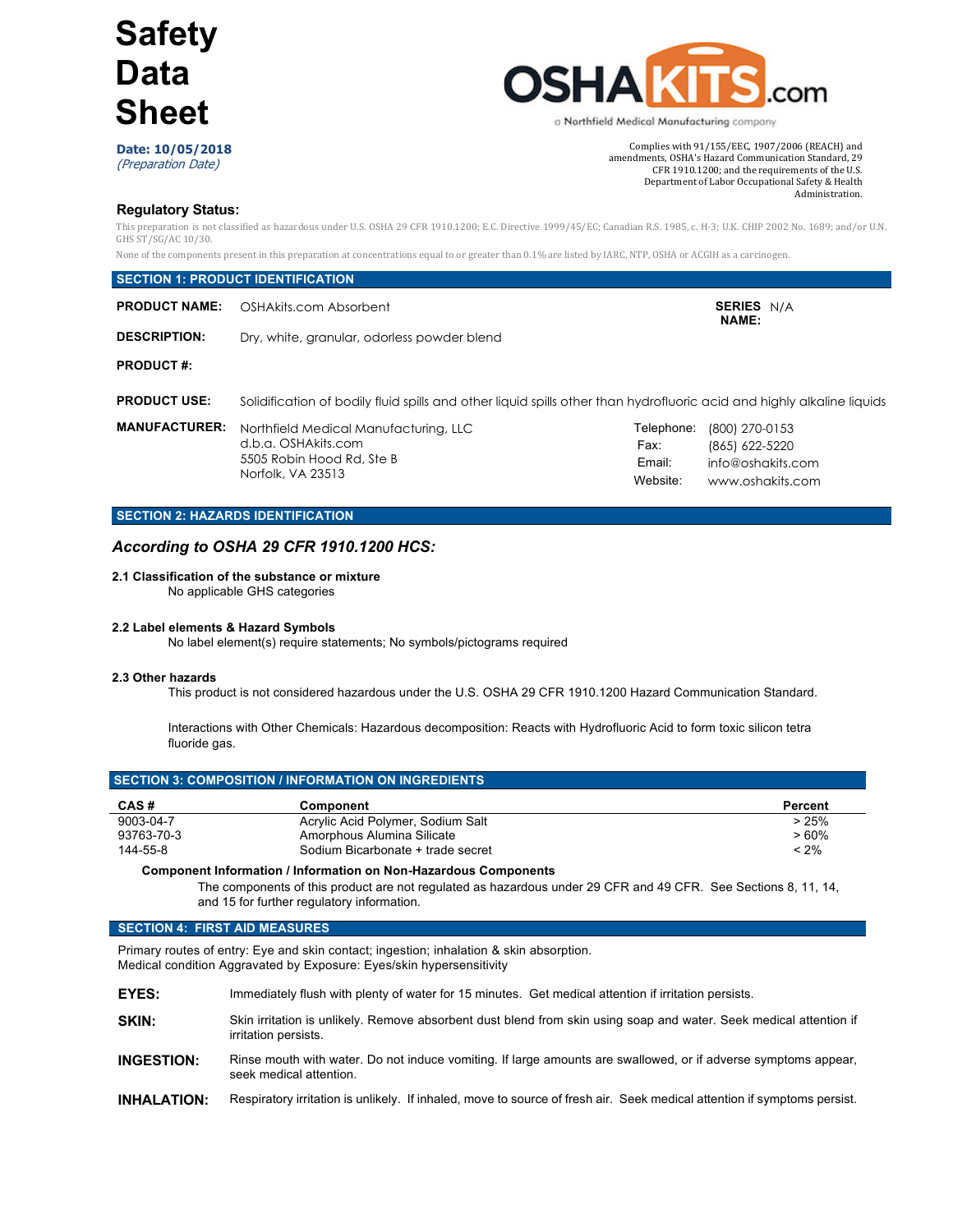

## **SECTION 5: FIRE-FIGHTING MEASURES** GENERAL INFORMATION: No recognized fire hazards associated with the finished product. Use extinguishing measures that are appropriate to local circumstances. **FLASH POINT:** NA **AUTOIGNITION TEMPERATURE:** NA **HAZARD CLASSIFICATION:** *None* **HEALTH:** 1 **FLAMMABILITY:** 0 **REACTIVITY:** 0 SPECIAL **EXTINGUISHING MEDIA:** Dry chemical foam, carbon dioxide, and water fog. **SPECIAL FIRE FIGHTING PROCEDURES:** Firefighters should wear full protective clothing including self-contained breathing apparatus. **UNUSUAL FIRE AND EXPLOSION HAZARDS:** None. **HAZARDOUS DECOMPOSITION PRODUCTS:** Temperatures above 200°C. Thermal decomposition can give toxic products, organic derivatives, and carbon monoxide. Reacts with Hydrofluoric Acid to form toxic silicon tetra fluoride gas. **SECTION 6: ACCIDENTAL RELEASE MEASURES** Personal Precautions Put on appropriate personal protective equipment. Refer to protective measures in Sections 7 and 8. Spill and Leak Procedures Sweep or vacuum material when possible and shovel into a waste container. Residuals may be flushed with water into the drain for normal wastewater treatment. Dispose as for any inert, noncarcinogenic solid waste. This is a non-hazardous waste suitable for disposal in an approved solid waste landfill. Environmental Precautions Material is not harmful to the environment. **SECTION 7: HANDLING & STORAGE HANDLING & STORAGE:** Handle in accordance with good industrial hygiene and safety practice. Handle as an eye and respiratory tract irritant. Store in a dry, closed container. **OTHER PRECAUTIONS:** Incompatible materials: Hydrofluoric Acid **SECTION 8: EXPOSURE CONTROLS & PERSONAL PROTECTION**

## **8.1 Exposure Guidelines**

## **The exposure limits for nuisance dust are: OSHA PEL: 15 mg/m3 (50 mppcf\*) TWA, ACGIH 10 mg/m3.**

| CAS No.    | Inaredient                        | Source                       | Value                |
|------------|-----------------------------------|------------------------------|----------------------|
| 9003-04-7  | Acrylic Acid Polymer, Sodium Salt | OSHA, ACGIH, NIOSH, Supplier | No established limit |
| 93763-70-3 | Amorphous Alumina Silicate        | OSHA, ACGIH, NIOSH, Supplier | No established limit |
| 144-55-8   | Sodium Bicarbonate + trade secret | OSHA, ACGIH, NIOSH, Supplier | No established limit |

## **Carcinogen Data**

| Chemicals by CAS No. | .Source     | Value                                                             |
|----------------------|-------------|-------------------------------------------------------------------|
| 9003-04-7            | IOSHA       | Select Carcinogen: No                                             |
| 144-55-8             | .NTP        | Known: No: Suspected: No                                          |
| 93763-70-3           | <b>IARC</b> | Group 1: No: Group 2a: No: Group 2b: No: Group 3: No: Group 4: No |

## **Other Exposure Guidelines**

This product is not regulated as a hazardous material. However, the manufacturer recognizes the potential for respiratory tract irritation as a nuisance dust, and therefore recommends an eight-hour exposure limit of 0.05 mg/m<sup>3</sup>. Provide local exhaust ventilation to maintain worker exposure to less than 0.05 mg/m<sup>3</sup>.

## **8.2 PERSONAL PROTECTIVE EQUIPMENT**

#### **Eyes/Face**

Wear safety glasses with side shields or goggles when handling product in the manufacturing environment. Safety glasses/goggles usually not necessary for occasional handling/usage.

#### **Skin**

Use impervious gloves when handling the product in the manufacturing environment. Follow stated guidelines from manufacturer for all other uses.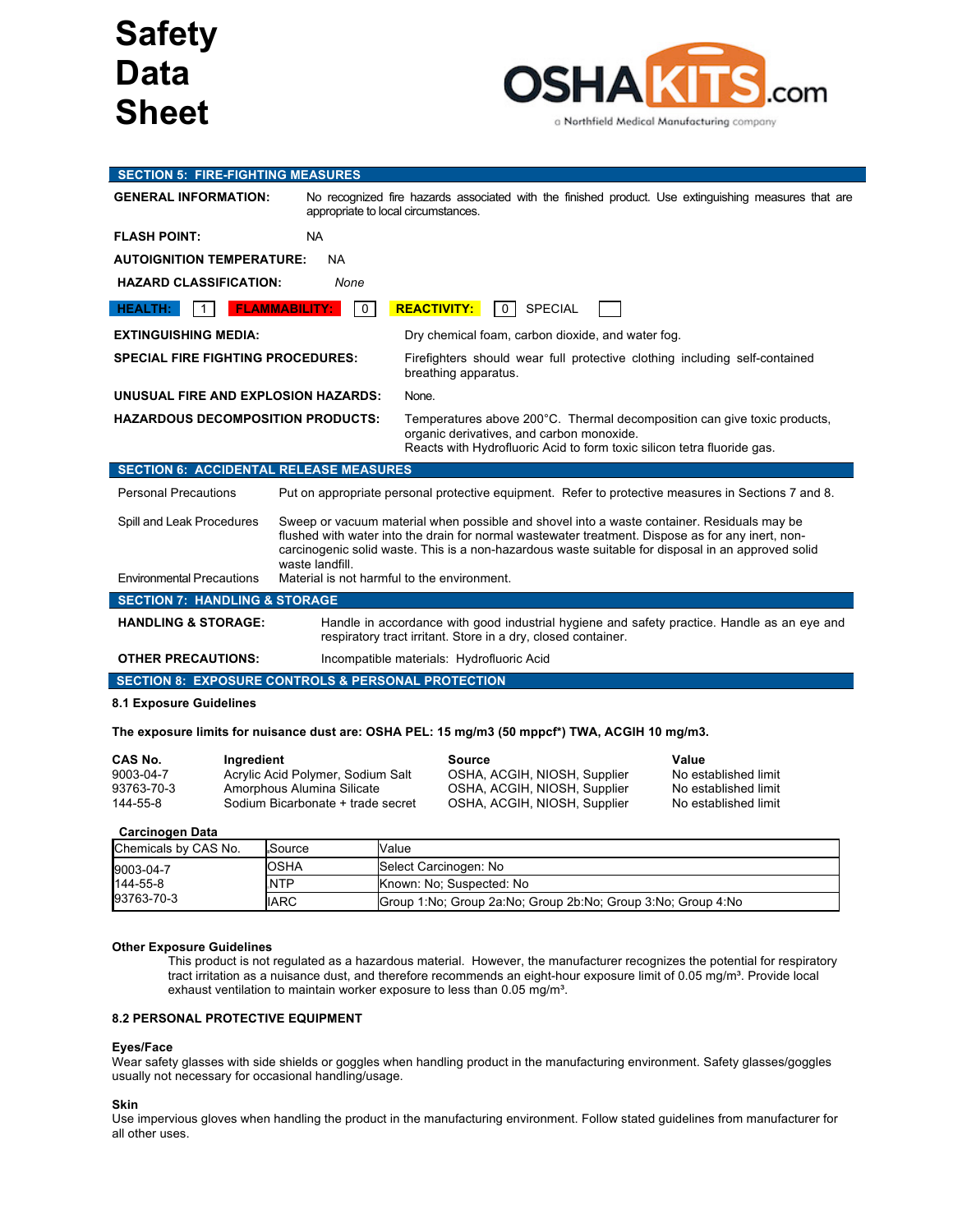

## **Respiratory**

None for general use. Wear respirator with a high efficiency filter if particulate concentration in the work area exceeds 0.05 mg/m<sup>3</sup> over an eight hour time period.

## **General**

Obey reasonable safety precautions and practice good housekeeping. Remove material after absorption has taken place. Wash thoroughly after handling.

| <b>SECTION 9: PHYSICAL/CHEMICAL CHARACTERISTICS</b> |                           |  |
|-----------------------------------------------------|---------------------------|--|
| Appearance                                          | Dry White Granular Powder |  |
| Odor                                                | None                      |  |
| <b>Physical State</b>                               | Solid                     |  |
| Specific Gravity (Bulk Density)                     | $0.08 - 0.74$ g/ml        |  |
| <b>Melting Point</b>                                | $>$ 330 °C                |  |
| Solubility in Water                                 | Swells in water           |  |
| <b>Auto-Ignition Temperature</b>                    | $>$ 400 °C                |  |
| pН                                                  | $6 - 8$                   |  |

## **SECTION 10: STABILITY AND REACTIVITY**

**STABILITY:** This material is chemically stable under normal and anticipated storage and handling conditions.

**CONDITIONS TO AVOID:** Store protected from moisture. Keep away from heat and sources of ignition.

**INCOMPATIBILITY (MATERIAL TO AVOID):** Hydrofluoric Acid. Material reacts to form toxic silicon tetra fluoride gas.

**HAZARDOUS DECOMPOSITION OR BY-PRODUCTS:** Decomposition above 200°C. Thermal decomposition can give toxic byproducts, organic vapors, and carbon monoxide. Material reacts with Hydrofluoric Acid to form toxic silicon tetra fluoride gas.

**HAZARDOUS POLYMERIZATION:** Will not occur.

## **SECTION 11: TOXICOLOGICAL INFORMATION**

**Acute Toxicity:** Product is non-toxic

INHALATION: Inhalation of the product may cause irritation to the nose, throat, and respiratory tract SKIN CORROSION/IRRITATION: No know hazard EYE DAMAGE/IRRITATION: Eye contact may cause abrasive irritation to eyes GERM CELL MUTAGENICITY: Product does not classify under this category CARCINOGENICITY: Product in not carcinogenic and does not classify under this category REPRODUCTION TOXICITY: Product does not classify under this category STOT-SINGLE EXPOSURE: Product does not classify under this category STOT-REPEATED EXPOSURE: Product does not classify under this category ASPIRATION HAZARD: Product does not classify under this category

## **SECTION 12: ECOLOGICAL INFORMATION**

**Ecotoxicity:** None known **AQUATIC TOXICITY:** None known **TERRESTRIAL:** No data available **PERSISTENCE AND DEGRADABILITY:** Material is non-biodegradable **BIOACCUMULATIVE POTENTIAL:** No data available **MOBILITY IN SOIL:** No data available **OTHER ADVERSE EFFECTS:** None known **Environmental Fate:**

Absorbent blend is relatively inert in aerobic and anaerobic conditions. They are immobile in landfills and soil systems (> 90% retention), with the mobile fraction showing biodegradability. They are also compatible with incineration of municipal solid waste. Incidental down-the-drain disposal of small quantities of the absorbent will not affect the performance of wastewater treatment systems.